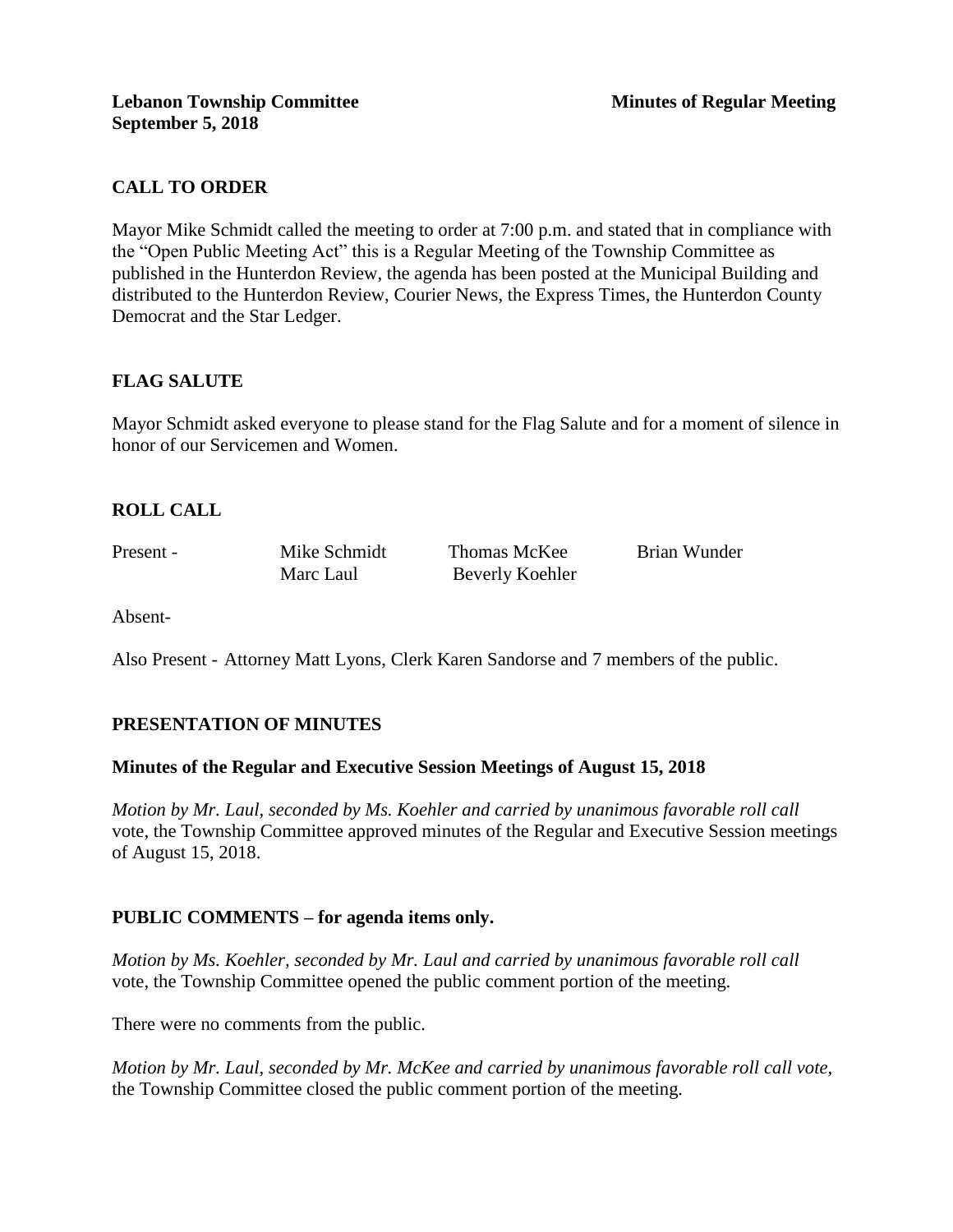LTCM 09/05/2018 Page **2** of **12**

# **APPOINTMENTS/OATHS OF OFFICE – Special Law Enforcement Officers – Class III**

Appointments – Special Law Enforcement Officers – Class III

*Motion by Mr. Laul, seconded by Mr. Wunder and carried by unanimous favorable roll call vote,* the Township Committee appointed Douglas G. Moyle and Gerard Clyne to the Lebanon Township Police Department, as Special Law Enforcement Officers – Class III**,** terms expiring June 30, 2019.

Oaths of Office

Mayor Mike Schmidt administered the Oath of Office to Douglas G. Moyle and Gerard Clyne as Special Law Enforcement Officers – Class III**,** term expiring June 30, 2019.

## **Hunterdon County 4-H Fair**

Mayor Schmidt congratulated Lebanon Township resident Rebecca Merrikan for being named 4-H Ambassador for Hunterdon County for the 2018 year.

## **PROCLAMATIONS**

## **National Suicide Prevention Awareness Month**

*Motion by Mr. Wunder seconded by Mr. McKee and carried by unanimous favorable roll call*  vote, the Township Committee approved the below written Proclamation.

## NATIONAL SUICIDE PREVENTION AWARENESS MONTH

- WHEREAS, suicide continues to be a serious but preventable public health problem that can have lasting harmful effects on individuals, families, and communities; and
- WHEREAS, nationally, suicide is the ninth leading cause of death overall and the third leading cause of death among Americans aged 5 to 14 and the second leading cause of death among Americans aged 15 to 24; and
- WHEREAS, most recent data shows that in New Jersey suicide has decreased to 9.7 selfinflicted deaths per 100,000 people demonstrating that through education and public awareness, suicide rates can improve; and
- WHEREAS, the best way to minimize risk of suicide is to learn about risk factors, recognize warning signs and take them seriously, and know how to respond to possibly save a life; and
- WHEREAS, National Alliance on Mental Illness Hunterdon Chapter (NAMI Hunterdon) is proud to partner with Hunterdon County Stigma Free Task Force to end the bigotry against people afflicted with mental illness; and
- WHEREAS, local suicide prevention efforts including Hunterdon's Stigma Free Task Force work to raise awareness, eliminate stigma, promote suicide prevention as a public health issue and increase help-seeking behavior; and
- WHEREAS, effective prevention strategies are needed to promote awareness of suicide while also promoting prevention, resilience, and a commitment to social change; and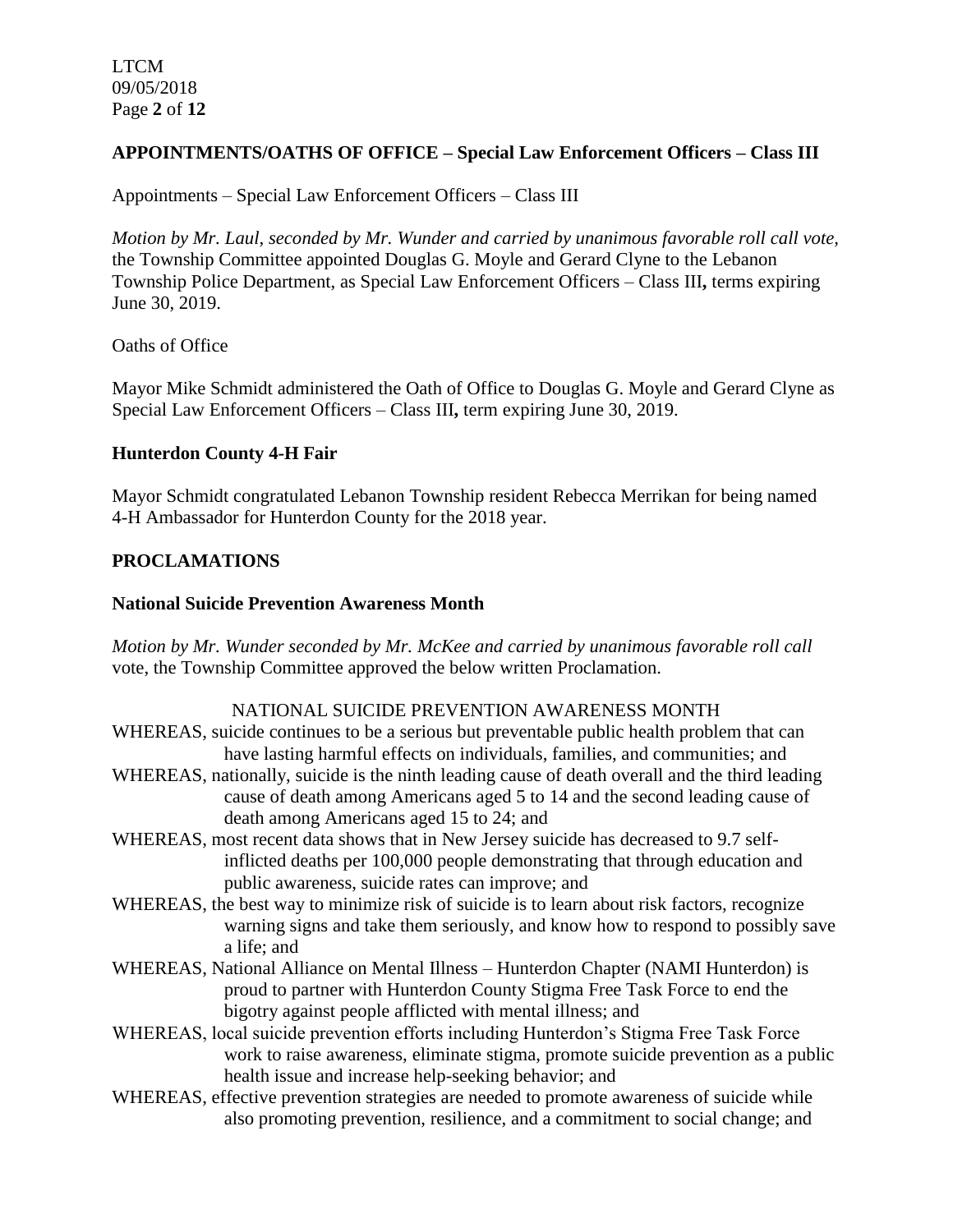LTCM 09/05/2018 Page **3** of **12**

- WHEREAS, NAMI Hunterdon invites all residents of Hunterdon County to become educated about suicide and participate in National Suicide Prevention Awareness Month; and
- NOW, THEREFORE, the Township Committee of the Township of Lebanon, do hereby recognize September 2018 as NATIONAL SUICIDE PREVENTION AWARENESS MONTH throughout the Township of Lebanon.
- AND BE IT FURTHER RESOLVED that the Township Committee of the Township of Lebanon call upon our citizens to take the CureStigma test today to see if they are affected by stigma at CureStigma.org and pledge to be stigma free.

# **Square Dance Month**

Mayor Schmidt said that this Proclamation was brought to the Township by Anthony Casale who passed away last week. Mr. Casale was a very active member of the Community, with a great deal of knowledge, that he was always willing to share with the Township, to be helpful. Mr. Casale was a member of the Hunterdon County Republican Committee as well as a poll worker for Township elections.

*Motion by Mr. Laul, seconded by Mr. McKee and carried by unanimous favorable roll call vote,*  the Township Committee approved the below written Proclamation.

# **Lebanon Township County of Hunterdon State of New Jersey**

WHEREAS, square dancing evolved from the various national and folk dances brought to America by the first settlers and the immigrants that followed, and

WHEREAS, providing recreational opportunities for Americans, square dancing promotes social interaction between people of differing backgrounds; and

WHEREAS, composed of basic moves called and performed in varied combinations, square dancing advances physical activity, mental well-being, friendship, and goodwill among participants and spectators; and

WHEREAS, square dancing continues to appeal to people of all ages, walks of life, and backgrounds.

NOW, THEREFORE, I, Mike Schmidt, Mayor of Lebanon Township, do hereby proclaim September 2018 as SQUARE DANCE MONTH throughout Lebanon Township and encourage all to celebrate this truly American recreational activity and the dancers who are helping to preserve this tradition for future generations.

# **ORDINANCE**

# **Public Hearing**

# **Ordinance No. 2018-05 – Capital Ordinance**

*Motion by Mr. Wunder, seconded by Mr. Laul and carried by unanimous favorable roll call vote,* the public hearing for Ordinance No. 2018-05 was opened.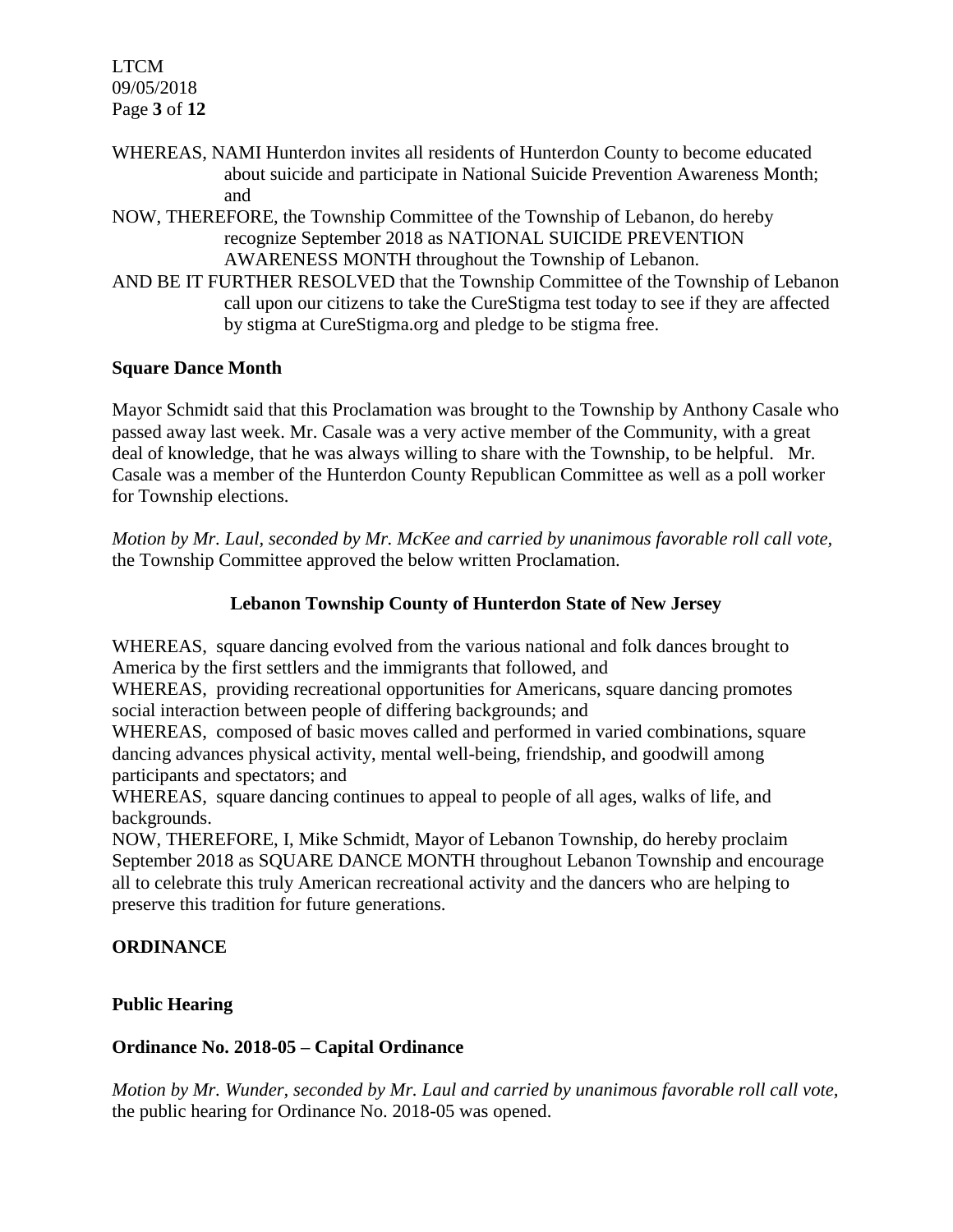LTCM 09/05/2018 Page **4** of **12**

There were no comments from the public*.*

*Motion by Mr. Laul, seconded by Mr. Wunder and carried by unanimous favorable roll call vote,* the public hearing for Ordinance No. 2018-05 was closed.

*Motion by Mr. Laul, seconded by Ms. Koehler and carried by unanimous favorable roll call vote,*  the Township Committee adopted Ordinance No. 2018-05 as written below.

> STATE OF NEW JERSEY COUNTY OF HUNTERDON TOWNSHIP OF LEBANON ORDINANCE NO. 2018-05

# CAPITAL ORDINANCE OF THE TOWNSHIP OF LEBANON, IN THE COUNTY OF HUNTERDON, NEW JERSEY AUTHORIZING VARIOUS PUBLIC IMPROVEMENTS AND ACQUISITIONS IN, BY AND FOR THE TOWNSHIP, APPROPRIATING THEREFOR THE SUM OF \$382,000 AND PROVIDING THAT SUCH SUM SO APPROPRIATED SHALL BE RAISED FROM THE CAPITAL IMPROVEMENT FUND OF THE TOWNSHIP.

BE IT ORDAINED by the Township Committee of the Township of Lebanon, in the County of Hunterdon, New Jersey, as follows:

Section 1. The Township of Lebanon, in the County of Hunterdon, New Jersey (the "Township") is hereby authorized to undertake the following public improvements and acquisitions in, by and for the Township: (A) undertaking the Road Resurfacing Program at various locations; (B) undertaking the Chip Seal Program at various roads; (C) acquisition of the following for the use of the Department of Public Works - Streets and Roads: (i) a pickup truck with snow plow; (ii) a trailer; and (iii) a salt spreader; and (D) acquisition of self-contained breathing apparatus equipment for the use of the Fire Department. Said improvements shall include all work, materials and appurtenances necessary and suitable therefor.

Section 2. The sum of \$382,000 is hereby appropriated to the payment of the cost of the improvements authorized and described in Section 1 hereof (hereinafter referred to as "purpose"). Said appropriation shall be raised from the Capital Improvement Fund of the Township. The sum of \$382,000 is hereby appropriated from the Capital Improvement Fund of the Township to the payment of the cost of said purpose.

Section 3. Said improvements are lawful capital improvements of the Township having a period of usefulness of at least five (5) years. Said improvements shall be made as general improvements, no part of the cost of which shall be assessed against property specially benefitted.

Section 4. The capital budget is hereby amended to conform with the provisions of this capital ordinance to the

extent of any inconsistency therewith and the resolutions promulgated by the Local Finance Board showing full detail of the amended capital budget and capital program as approved by the Director, Division of Local Government Services, is on file with the Township Clerk and is available for public inspection.

Section 5. This ordinance shall take effect at the time and in the manner provided by law.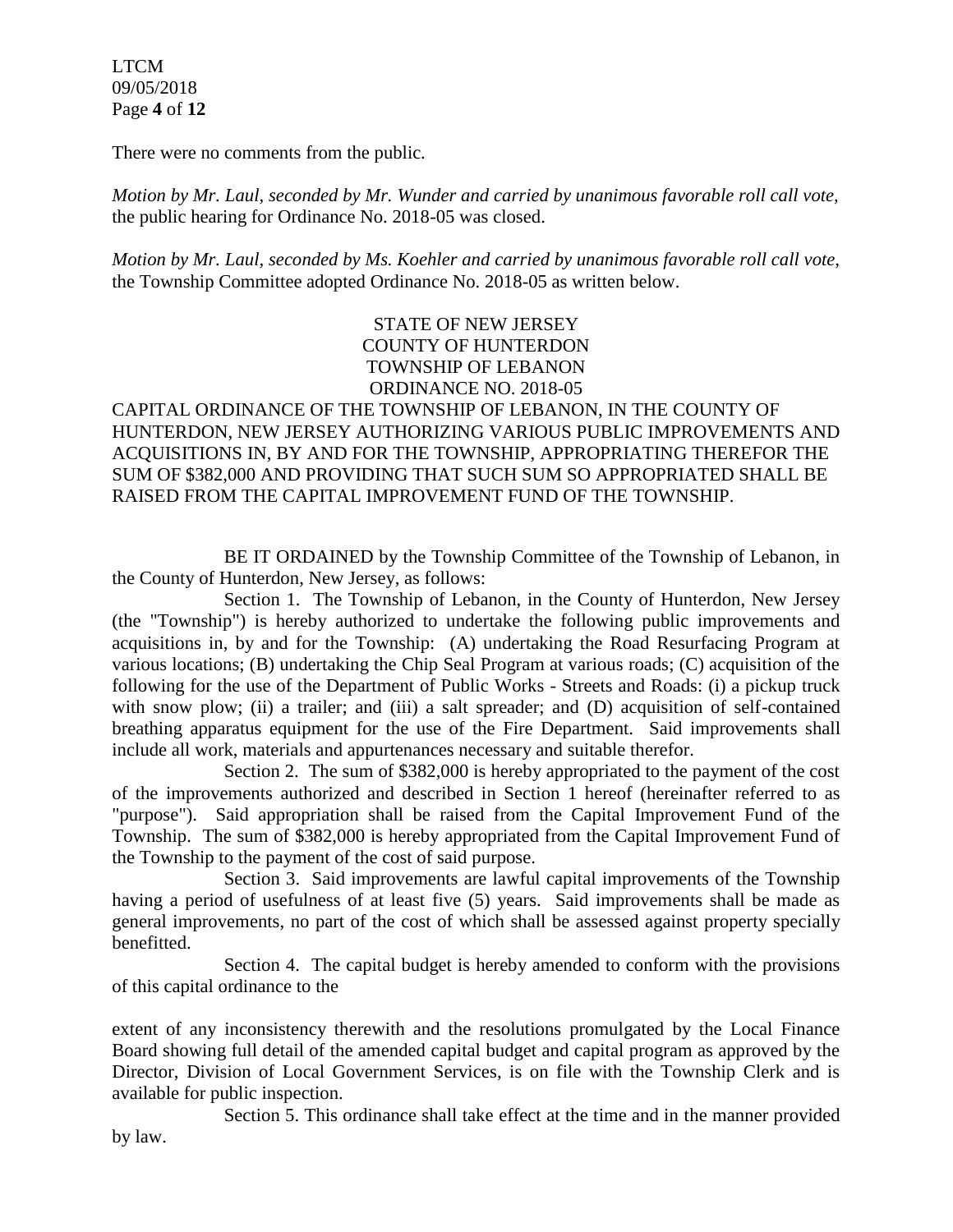LTCM 09/05/2018 Page **5** of **12**

## **Public Hearing**

### **Ordinance No. 2018-06 – Salary Ordinance**

*Motion by Mr. Wunder, seconded by Mr. McKee and carried by unanimous favorable roll call*  vote, the public hearing for Ordinance No. 2018-06 was opened.

There were no comments from the public*.*

*Motion by Mr. Laul, seconded by Mr. McKee and carried by unanimous favorable roll call vote,* the public hearing for Ordinance No. 2018-06 was closed.

*Motion by Mr. Laul, seconded by Ms. Koehler and carried by unanimous favorable roll call vote,*  the Township Committee adopted Ordinance No. 2018-06 as written below.

# STATE OF NEW JERSEY COUNTY OF HUNTERDON TOWNSHIP OF LEBANON ORDINANCE NO. 2018-06 SALARY ORDINANCE

BE IT ORDAINED BY THE Township Committee of the Township of Lebanon, Hunterdon County, New Jersey, that:

SECTION A: This Ordinance shall be known and may be referred to be its short title which is "The 2018 Salary Ordinance"

SECTION B: The annual salary of the following officers and employees of the Township of Lebanon shall be as set forth hereafter:

|                                | <b>SALARY</b> | <b>RANGES</b> |
|--------------------------------|---------------|---------------|
| Mayor                          | 4,000.00      | 6,000.00      |
| Committee                      | 3,000.00      | 6,000.00      |
| Open Space Coordinator         | 4,000.00      | 6,000.00      |
| Tax Assessor                   | 30,000.00     | 54,000.00     |
| <b>Township Clerk</b>          | 40,000.00     | 95,000.00     |
| Deputy Clerk                   | 30,000.00     | 55,000.00     |
| <b>Tax Collector</b>           | 30,000.00     | 50,000.00     |
| <b>Chief Financial Officer</b> | 2,000.00      | 35,000.00     |
| Treasurer                      | 30,000.00     | 35,000.00     |
| <b>Planning Board Clerk</b>    | 15,000.00     | 30,000.00     |
| <b>Zoning Official</b>         | 11,000.00     | 31,000.00     |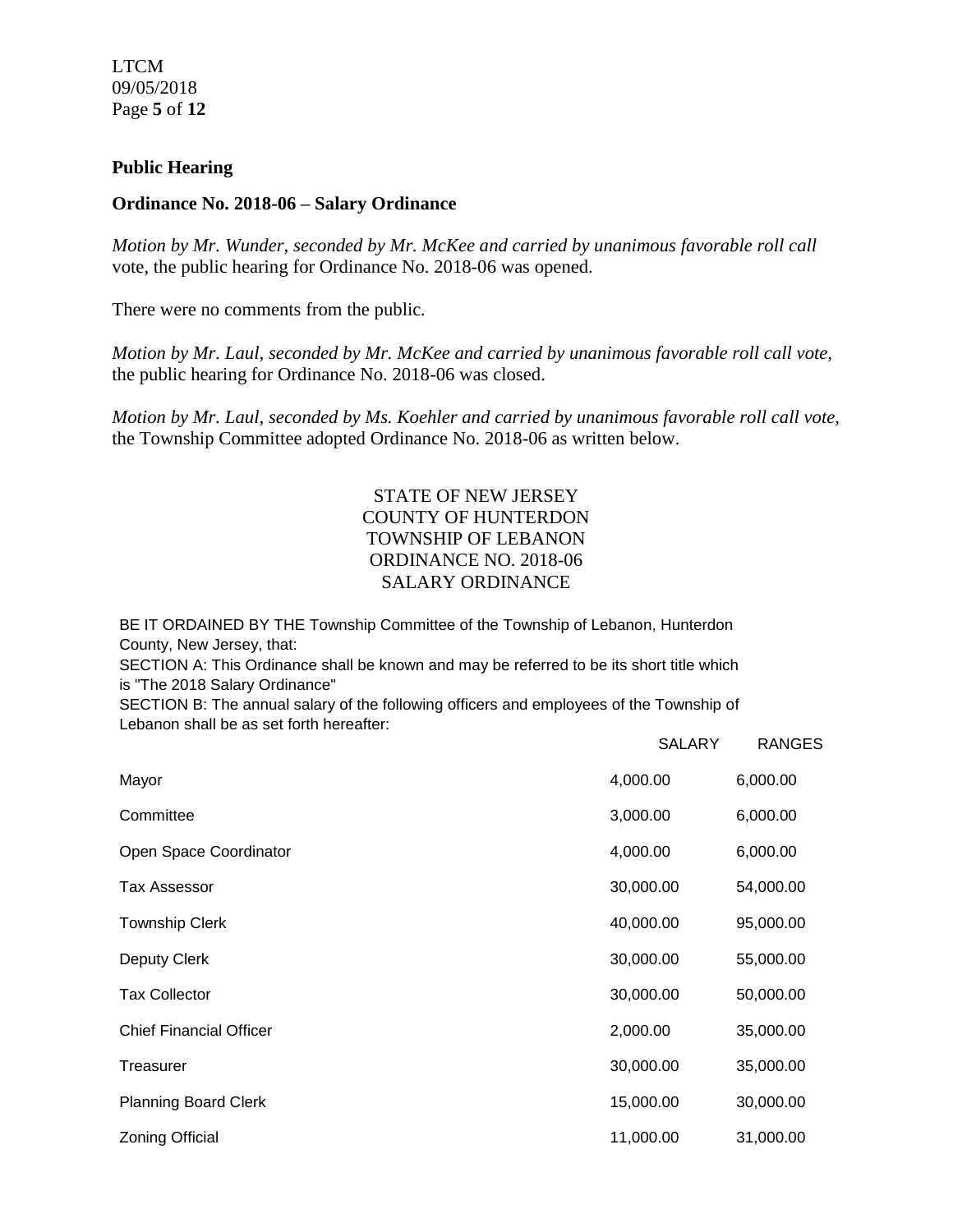LTCM 09/05/2018 Page **6** of **12**

| Board of Adjustment Secretary                                                                                        | 15,000.00 | 30,000.00  |
|----------------------------------------------------------------------------------------------------------------------|-----------|------------|
| Police Office Manager                                                                                                | 29,000.00 | 52,000.00  |
| Road Supervisor                                                                                                      | 55,000.00 | 95,000.00  |
| Asst. Road Supervisor                                                                                                | 40,000.00 | 71,000.00  |
| <b>Chief Mechanic</b>                                                                                                | 29,000.00 | 70,000.00  |
| Road Employee                                                                                                        | 27,000.00 | 70,000.00  |
| Police Chief                                                                                                         | 86,000.00 | 122,000.00 |
| Police Sergeant                                                                                                      | 66,000.00 | 114,000.00 |
| Police Officer                                                                                                       | 32,000.00 | 105,000.00 |
| Office of Emergency Management                                                                                       | 2,000.00  | 6,000.00   |
| Dog Census                                                                                                           | 2,000.00  | 5,000.00   |
| SECTION C: The hourly wage of the following employees of the<br>Township of Lebanon shall<br>be set forth hereafter: |           |            |
| <b>Buildings and Grounds</b>                                                                                         | 12.00     | 15.00      |
| <b>Library Clerk</b>                                                                                                 | 19.00     | 22.00      |
| <b>Assistant Library Clerk</b>                                                                                       | 9.00      | 15.00      |
| <b>Museum Curator</b>                                                                                                | 11.00     | 20.00      |
| <b>Assistant Museum Curator</b>                                                                                      | 9.00      | 17.00      |
| Special Police Class II & Matrons                                                                                    | 20.00     | 24.00      |
| Dog Wardens                                                                                                          | 9.00      | 14.00      |
| Mechanic Helper - over base pay                                                                                      | 2.00      | 4.00       |
| <b>Fire Official</b>                                                                                                 | 24.00     | 26.00      |
| Perc Test Witness                                                                                                    | 100.00    | 125.00     |
| <b>Special Traffic Guards</b>                                                                                        | 25.00     | 38.00      |
| <b>Accounts Payable</b>                                                                                              | 20.00     | 23.00      |

SECTION D: The rate for mileage shall be the current federal limit.

This ordinance shall take effect upon final passage and publication as provided by law.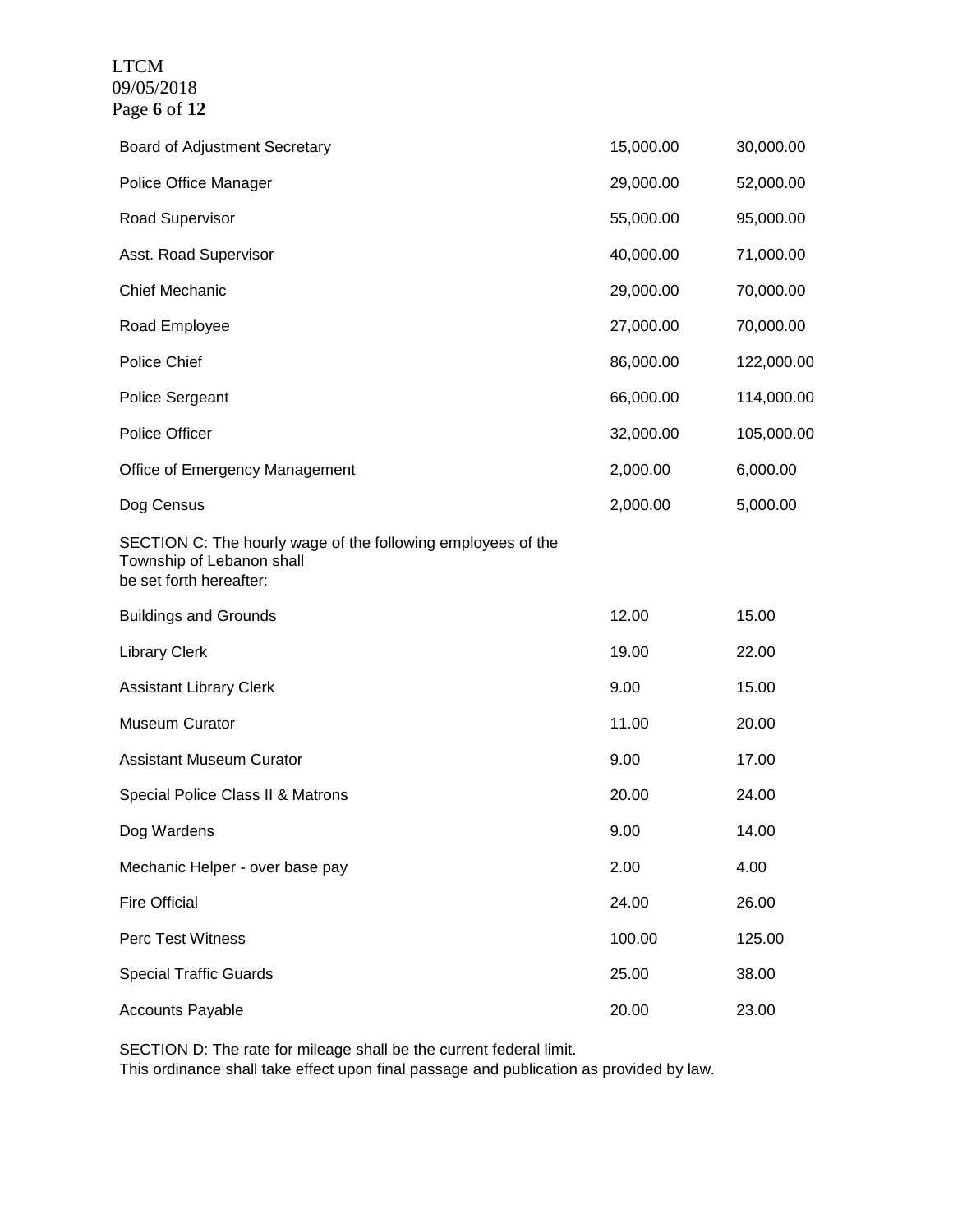LTCM 09/05/2018 Page **7** of **12**

### **Introduction**

# **Ordinance No. 2018-07 – Amending Chapter 77, Police Department, Article I, Section 77-4**

*Motion by Ms. Koehler, seconded by Mr. McKee and carried by unanimous favorable roll call*  vote, the Township Committee approved Ordinance 2018-07, on first reading, as entitled below.

TOWNSHIP OF LEBANON COUNTY OF HUNTERDON ORDINANCE NO. 2018-07 AN ORDINANCE AMENDING THE CODE OF THE TOWNSHIP OF LEBANON, COUNTY OF HUNTERDON, STATE OF NEW JERSEY, SPECIFICALLY CHAPTER 77, POLICE DEPARTMENT, ARTICLE I, SECTION 77-4, RULES AND REGULATIONS

## **Public Hearing to be held on September 19, 2018**

**Introduction**

## **Ordinance No. 2018-08 – Creating an Exchange Zone**

*Motion by Ms. Koehler, seconded by Mr. Laul and carried by unanimous favorable roll call*  vote, the Township Committee approved Ordinance 2018-08, on first reading, as entitled below.

# TOWNSHIP OF LEBANON COUNTY OF HUNTERDON ORDINANCE NO. 2018-08 AN ORDINANCE CREATING AN "EXCHANGE ZONE" FOR INTERNET BASED TRANSACTIONS AT THE LEBANON TOWNSHIP MUNICIPAL BUILDING

## **Public Hearing to be held on September 19, 2018**

#### **Introduction**

#### **Ordinance 2018-09 – Requiring Consent to Enter a Residence While Preforming Township Duties**

Discussion was held on the need to establish policy and guidelines for the employees to follow when conducting inspections. The procedures will need to be incorporated into bid specifications, when contracting for services, also.

*Motion by Mr. Wunder, seconded by Ms. Koehler, and carried by unanimous favorable roll call*  vote, the Township Committee approved Ordinance 2018-09, on first reading, as entitled below.

> TOWNSHIP OF LEBANON COUNTY OF HUNTERDON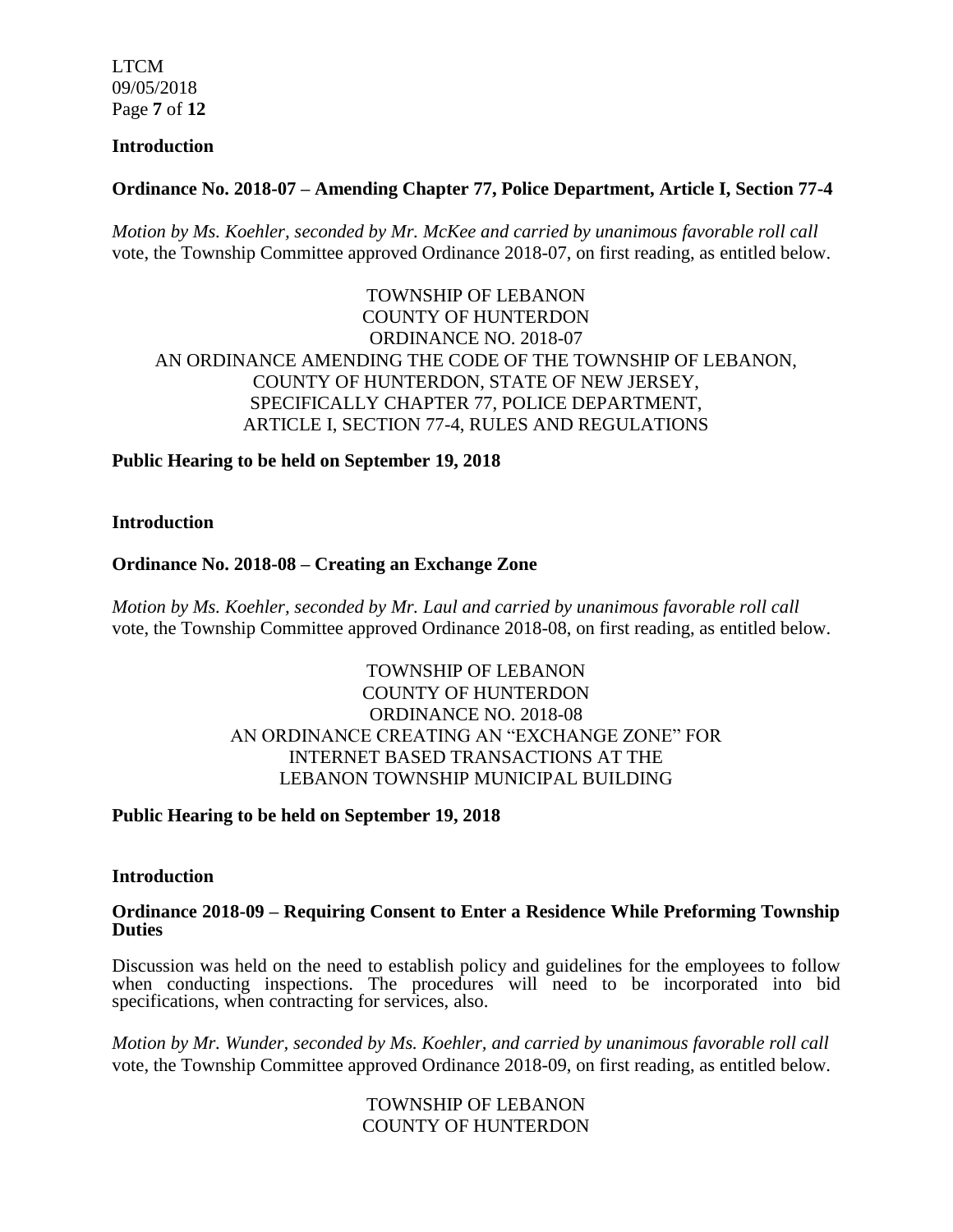## ORDINANCE NO. 2018-09 AN ORDINANCE AMENDING THE CODE OF THE TOWNSHIP OF LEBANON, COUNTY OF HUNTERDON, STATE OF NEW JERSEY,

## TO REQUIRE CONSENT FOR A NON-LAW ENFORCEMENT EMPLOYEE OF THE TOWNSHIP TO ENTER A RESIDENCE WHILE PERFORMING TOWNSHIP DUTIES

## **Public Hearing to be held on September 19, 2018**

## **RESOLUTION**

## **Resolution No. 62-2018 – Supervisor-Statutory Employee Salaries**

*Motion by Ms. Koehler, seconded by Mr. Laul and carried by unanimous favorable roll call*  vote, the Township Committee approved Resolution No. 62-2018 as written below.

## **TOWNSHIP OF LEBANON COUNTY OF HUNTERDON SUPERVISOR-STATUTORY EMPLOYEE SALARIES RESOLUTION NO. 62-2018**

RESOLVED, BY THE Township of Lebanon, County of Hunterdon, State of New Jersey fixing the Compensation and Salaries of certain officers and employees of the Township.

#### NOW THEREFORE BE IT RESOLVED, by the Township Committee of the Township of

Lebanon that this Resolution be known as the 2018 Statutory/Supervisor Employee Salary Resolution and the annual salaries of the following officers and employees be set forth hereafter with retro pay for each year being authorized:

| <b>SECTION A:</b>                   | 2014<br>Salary | 2016<br>Salary | 2017<br>Salary | 2018<br>Salary |
|-------------------------------------|----------------|----------------|----------------|----------------|
| Township Clerk - Sandorse           | 82.622.40      | 83,861.94      | 85.203.73      | 86,737.40      |
| Tax Collector - Hyland              | 46.029.60      | 46.720.09      | 47.467.62      | 48,322.03      |
| Chief Financial Officer - Della Pia | 2,439.84       | 29.277.17      | 29.745.60      | 30,281.03      |
| Tax Assessor- Whitaker              |                |                | 32,000.00      | 32,000.00      |
| Road Supervisor - Gabriel           | 86,755.92      | 88,057.24      | 89,466.15      | 91.076.55      |

## **OLD BUSINESS**

## **Police Chief's Request to Rescind Approval to Lease/Purchase a 2019 Police Interceptor SUV through Beyer Ford**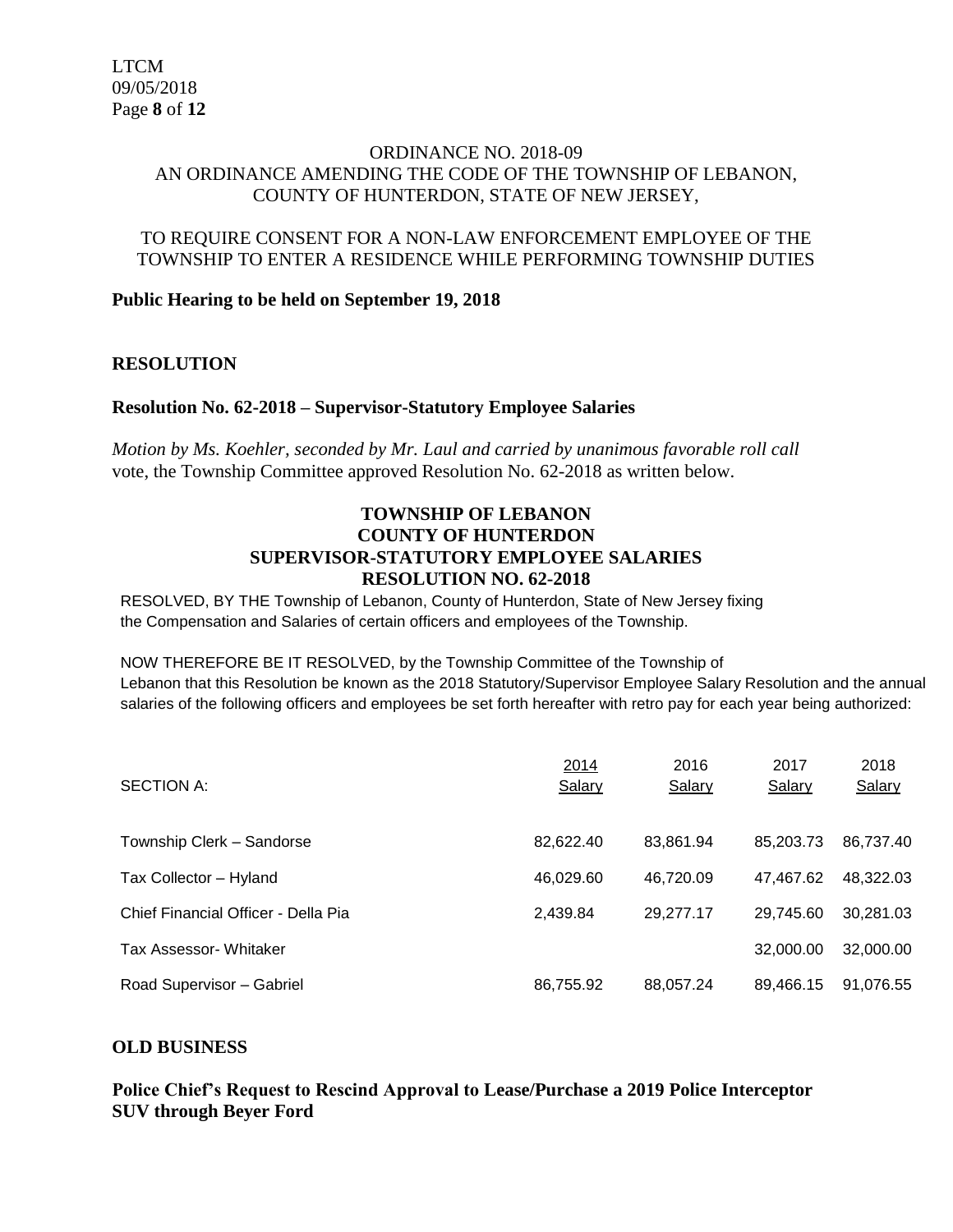LTCM 09/05/2018 Page **9** of **12**

*Motion by Mr. Laul, seconded by Mr. McKee and carried by unanimous favorable roll call vote,* the Township Committee rescinded the August 1, 2018 approval to lease purchase a 2019 Police Interceptor SUV from Beyer Ford, in the amount of \$39,708.35, under Cranford Contract #47- CPCPS. Lebanon Township is not a member of the Cranford Coop.

# **Police Chief's Request to Purchase 2018 Police Interceptor Utility from Winner Ford**

*Motion by Mr. Laul, seconded by Ms. Koehler and carried by unanimous favorable roll call*  vote, the Township Committee approved the Police Chief's request to lease purchase a 2018 Police Interceptor Utility from Winner Ford, in the amount of \$39,909, under State Contract #88728.

# **NEW BUSINESS**

# **Social Affair Permit – St. John Neumann Church – Event Date – November 30, 2018**

*Motion by Ms. Koehler, seconded by Mr. Laul and carried by unanimous favorable roll call vote,*  the Township Committee approved a Social Affair Permit application for St. John Neumann Church for an event to be held on 11/30/2018, subject to Ms. Koehler receiving clarification on the answer to Question No 13.

# **Police Chief's Request to Purchase a Solar Powered Radar Sign**

*Motion by Mr. Laul, seconded by Ms. Koehler and carried by unanimous favorable roll call vote,*  the Township Committee approved the Police Chief's request to purchase a Solar Powered Radar Sign from Traffic Safety Corp. at a cost of \$3096.00.

# **DPW Manager's Request to Advertise for Surplus Sale**

The DPW Manager has requested to seek bids for the sale of the following equipment.

| 2010 Ford F-450 Mason Dump Truck  | Vin #1FDAF4HR4AEB36080 |
|-----------------------------------|------------------------|
| (Damaged from tree falling on it) | Miles 74,796           |
| 2004 Dodge Durango                | Vin #1GNSK2E01CR174075 |
| (Does not run, needs fuel pump)   | Miles 128,914          |
| 2005 Toro Z Turn Mower            | Serial # 250000475     |
|                                   | <b>Hours</b> 1948      |

*Motion by Mr. Wunder, seconded by Ms. Koehler and carried by unanimous favorable roll call*  vote, the Township Committee authorized the sale of the equipment listed in Warren Gabriel's letter of August 31, 2018.

# **DPW Manager's Request for Release of Capital Funds**

The DPW Manager has requested the release of Capital Funds for the following equipment.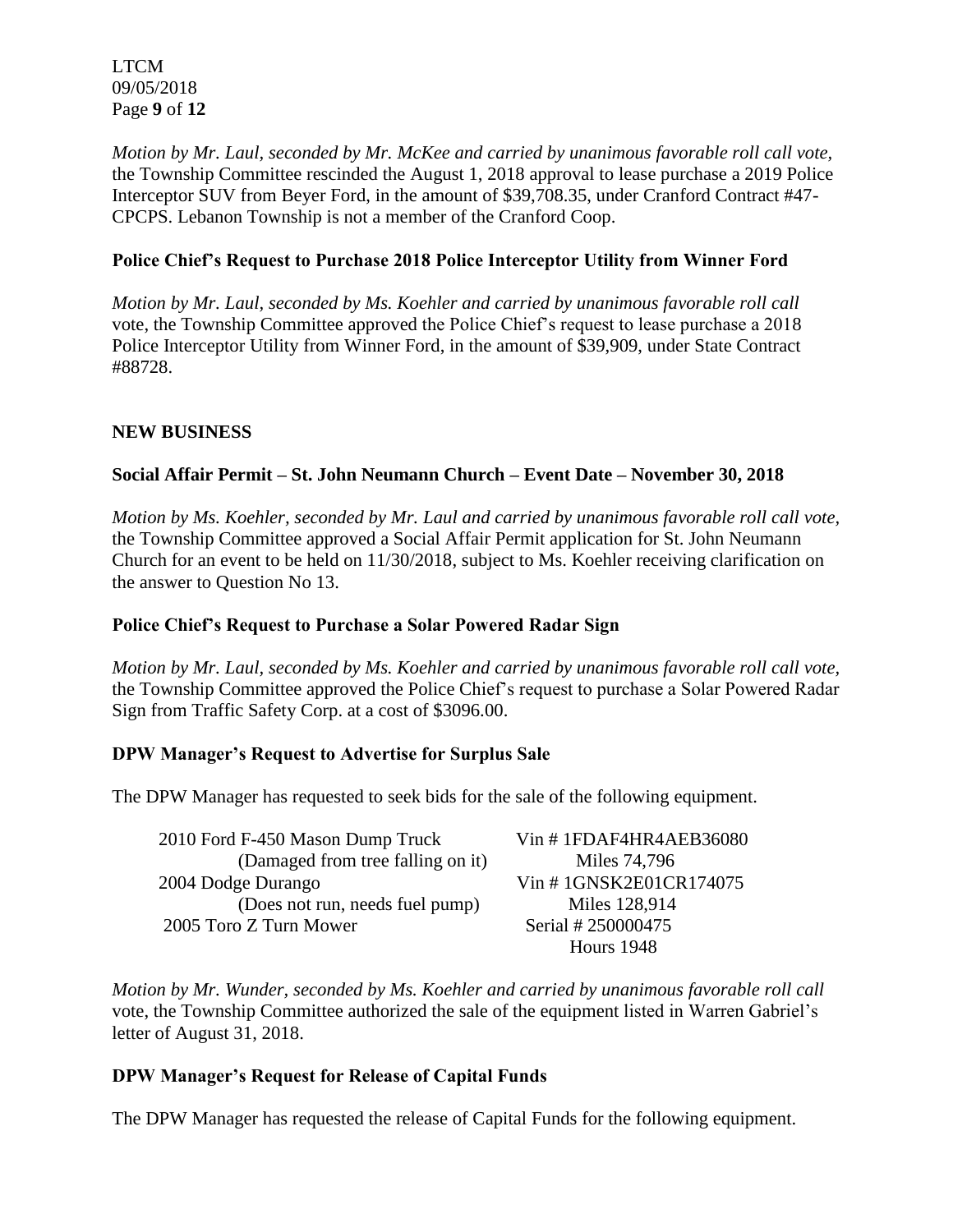LTCM 09/05/2018 Page **10** of **12**

| The Mason Dump Truck                   | \$75,000.00 |
|----------------------------------------|-------------|
| V Box Spreader (For the GMC Switch-go) | \$18,000.00 |
| Air Tow Trailer                        | \$15,000.00 |

*Motion by Mr. Wunder, seconded by Ms. Koehler and carried by unanimous favorable roll call*  vote, the Township Committee authorized the release of Capital Funds, as requested in Warren Gabriel's letter of August 31, 2018.

## **Squier's Point's Request to Use Township Seal for Christmas Ornament**

*Motion by Mr. Laul, seconded by Mr. Wunder and carried by unanimous favorable roll call vote,* the Township Committee approved Squier's Point's request to use the Township's Seal for the 2018 Christmas Ornaments which will be sold as a fundraiser in support of the Museum.

# **PRESENTATION OF VOUCHERS**

Committee Members provided a description of vouchers exceeding \$1000.00.

*Motion by Ms. Koehler, seconded by Mr. McKee and carried by unanimous favorable roll call*  vote, the Township Committee approved the September 5, 2018 bill list in amount of \$52,530.95.

## **CORRESPONDENCE**

- a. Minutes of the July 8, 2018 Recreation Commission Meeting
- b. Historian's Memo Walking Tour October 7, 2018 Rain Date October 14, 2018
- c. Tax Collector's Report for the Month of July 31, 2018

## **PUBLIC COMMENTS**

*Motion by Mr. Laul, seconded by Ms. Koehler and carried by unanimous favorable roll call*  vote, the Township Committee opened the public comment portion of the meeting at 8:17 p.m.

There were no comments from the Public.

*Motion by Ms. Koehler, seconded by Mr. Laul and carried by unanimous favorable roll call vote,* the Township Committee closed the public comment portion of the meeting at 8:17 p.m.

# **EXECUTIVE SESSION - Resolution No. 63 -2018**

*Motion by Mr. McKee, seconded by Mr. Laul and carried by unanimous favorable roll call vote,* the Township Committee approved Resolution No. 63-2018 and convened in executive session at 8:19 p.m. It is anticipated that no action will be taken when the public meeting reconvenes.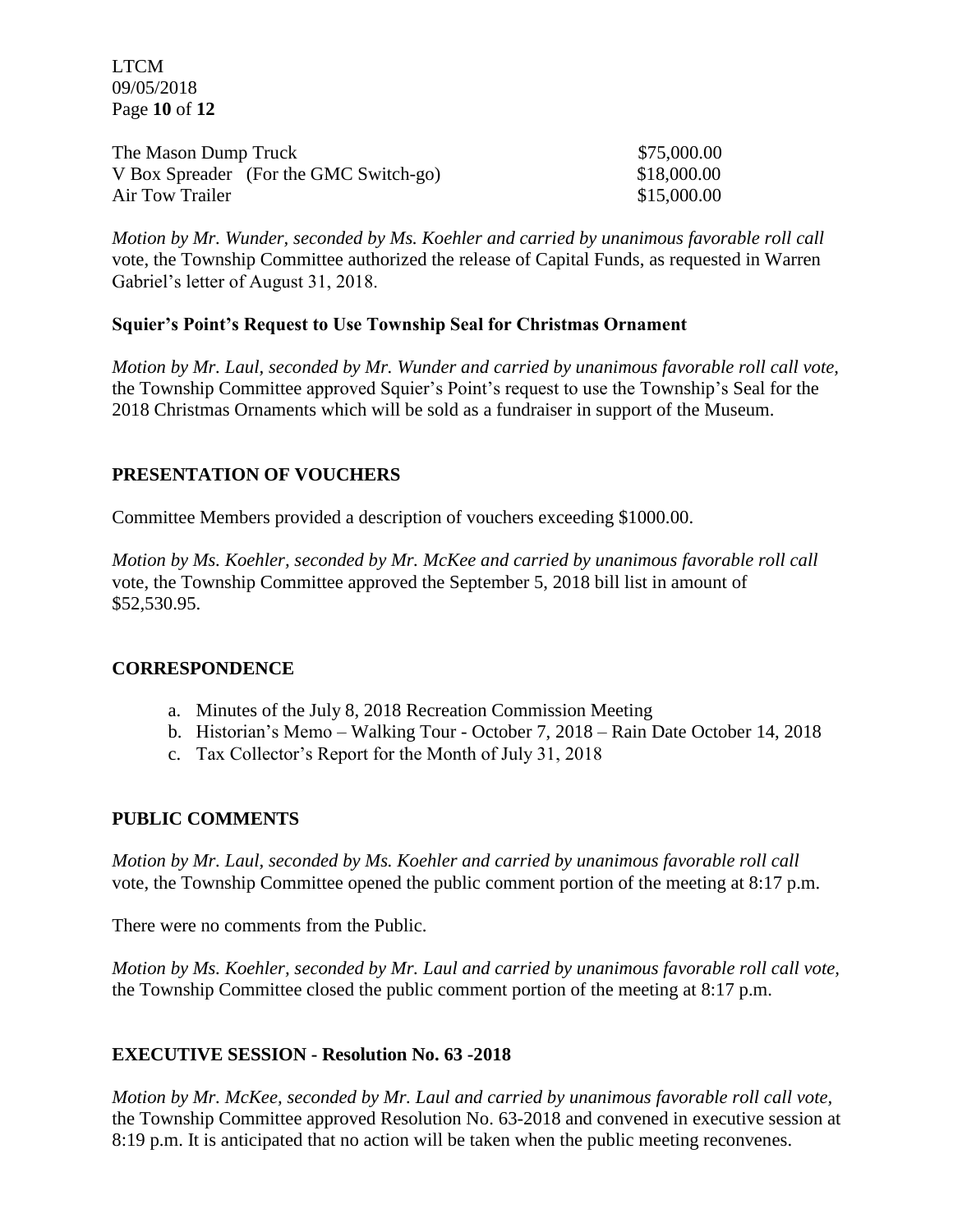# TOWNSHIP OF LEBANON COUNTY OF HUNTERDON STATE OF NEW JERSEY RESOLUTION NO. 63-2018 RESOLUTION AUTHORIZING EXECUTIVE SESSION

WHEREAS, the Open Public Meetings Act; *N.J.S.A.* 10:4-6 *et seq*., declares it to be the public policy of the State to insure the right of citizens to have adequate advance notice of and the right to attend meetings of public bodies at which business affecting the public is discussed or acted upon; and

WHEREAS, the Open Public Meetings Act also recognizes exceptions to the right of the public to attend portions of such meetings; and

 WHEREAS, the Mayor and Committee find it necessary to conduct an executive session closed to the public as permitted by the *N.J.S.A*. 40:4-12; and

 WHEREAS, the Mayor and Committee will reconvene in public session at the conclusion of the executive session;

 NOW, THEREFORE, BE IT RESOLVED by the Mayor and Committee of the Township of Lebanon, County of Hunterdon, State of New Jersey that they will conduct an executive session to discuss

the following topic(s) as permitted by *N.J.S.A*. 40:4-12:

\_\_\_\_\_\_A matter which Federal Law, State Statute or Rule of Court requires be kept confidential or excluded from discussion in public (Provision relied upon:

\_\_\_\_\_\_\_\_\_\_\_\_\_\_\_\_\_\_\_\_\_\_\_\_\_\_\_\_\_\_\_\_\_\_\_\_\_\_\_\_\_\_\_\_\_\_\_\_\_\_\_\_\_); A matter where the release of information would impair a right to receive funds from the federal government;

A matter whose disclosure would constitute an unwarranted invasion of individual privacy;

 $X$  A collective bargaining agreement, or the terms and conditions thereof (Specify contract:); **CWA Local 1040 – PBA Contract**

 A matter involving the purpose, lease or acquisition of real property with public funds, the setting of bank rates or investment of public funds where it could adversely affect the public interest if discussion of such matters were disclosed; Real Estate Acquisitions –

\_\_\_\_\_\_Tactics and techniques utilized in protecting the safety and property of the public provided that their disclosure could impair such protection;

\_\_\_\_\_\_Investigations of violations or possible violations of the law;

 Pending or anticipated litigation or contract negotiation in which the public body is or may become a party; (The general nature of the litigation or contract negotiations is

 Professional Service Contracts\_\_\_\_\_\_. The public disclosure of such information at this time would have a potentially negative impact on the municipality's position in the litigation or negotiation; therefore this information will be withheld until such time as the matter is concluded or the potential for negative impact no longer exists.

X Matters falling within the attorney-client privilege, to the extent that confidentiality is required in order for the attorney to exercise his or her ethical duties as a lawyer; (The general nature of the matter is: **Little Brook Road Association-** OR the public disclosure of such information at this time would have a potentially negative impact on the municipality's